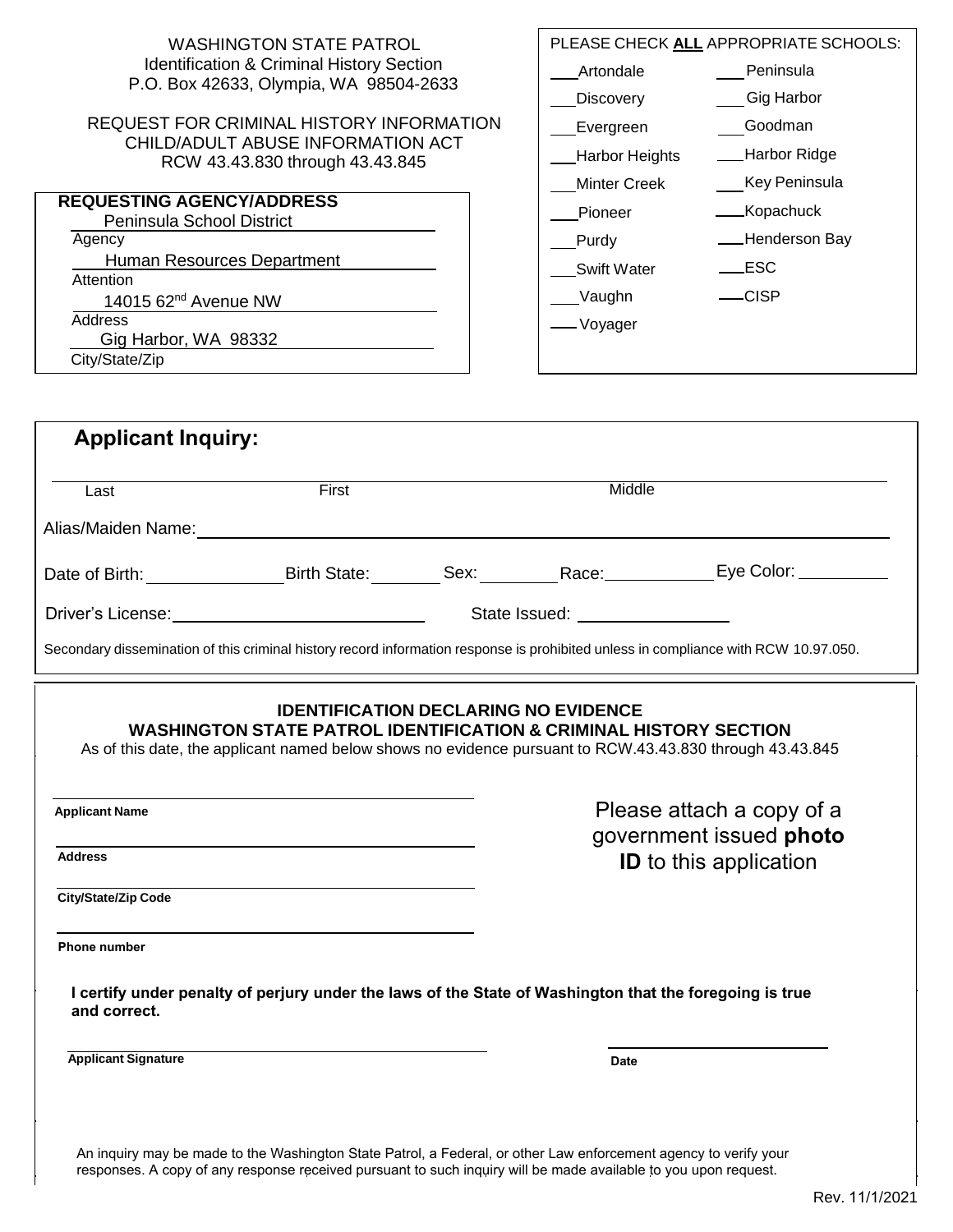#### **APPLICANT DISCLOSURE STATEMENT (Reference RCW 28A.400, RCW 3.43)**

Please complete the following questions and sign the declaration. Any falsification or deliberate misrepresentation, including omission of a material fact, or failure to complete any part of your application or this questionnaire can be grounds for denial of volunteering opportunities with Peninsula School District.

#### **ALL QUESTIONS MUST BE ANSWERED. IF ADDITIONAL SPACE IS NEEDED, ATTACH A SEPARATE SHEET OF PAPER.**

#### **CRIMINAL HISTORY DISCLOSURE**

1. Are you presently charged with, but not convicted of, a crime? (Exclude civil infractions, such as minor traffic citations.)  $\Box$  No  $\Box$  Yes

**If yes, attach an explanation of the nature of the charge, place, date, and court. A pending criminal charge will not necessarily bar you from District employment**.

2. Have you ever been convicted of a crime? **(The term "convicted" means all adverse dispositions, including a finding of guilty, a plea of guilty or nolo contendere, an Alford plea, a stipulation to the** facts, a deferred or suspended sentence, or a deferred prosecution. Exclude civil infractions, such as minor traffic citations.)

 $\n  $\Box$  No  $\Box$  Yes$ 

If yes, attach an explanation of the nature of the crime, place, date, and court. A conviction record will **not necessarily bar you from District employment**.

#### 3. **(A) CHECK ANY OF THE FOLLOWING FOR WHICH YOU HAVE BEEN CONVICTED, INCLUDING ANY OF THESE CRIMES AS THEY MAY HAVE BEEN RENAMED: (See above for definition of "convicted").**

| <b>Custodial Assault</b>      | First, Second, or Third Degree      | <b>First or Second Degree</b>      |
|-------------------------------|-------------------------------------|------------------------------------|
| First, Second, or Third       | <b>Child Molestation</b>            | Manslaughter                       |
| Degree Assault of a Child     | <b>First or Second Degree</b>       | First, Second, or Third Degree     |
| First, Second, or Third       | Sexual Misconduct with              | Rape                               |
| Degree Assault                | Minor(s)                            | First or Second Degree             |
| Simple Assault                | Patronizing a Juvenile              | Robbery                            |
| <b>First or Second Degree</b> | Prostitute                          | <b>Indecent Liberties</b>          |
| <b>Custodial Interference</b> | Selling or Distributing Erotic      | <b>Felony Indecent Exposure</b>    |
| Incest                        | Material to Minor(s)                | Vehicular Homicide                 |
| First, Second, or Third       | Sexual Exploitation of Minor(s)     | Unlawful Imprisonment              |
| Degree Rape of a Child        | Communication with a Minor          | <b>Malicious Harassment</b>        |
| <b>Child Abandonment</b>      | for Immoral Purposes                | <b>Criminal Abandonment</b>        |
| Child Abuse or Neglect as     | First Degree Arson                  | <b>First or Second Degree</b>      |
| Defined in RCW 26.44.020      | <b>First Degree Burglary</b>        | <b>Criminal Mistreatment</b>       |
| Violation of Child Abuse      | <b>Aggravated Murder</b>            | <b>Promoting Pornography</b>       |
| <b>Restraining Order</b>      | <b>First or Second Degree</b>       | <b>First Degree Promoting</b>      |
| Child Buying or Selling       | Murder                              | Prostitution                       |
| First or Second Degree        | First or Second Degree<br>Extortion | Prostitution                       |
| Kidnapping                    |                                     | <b>First or Second Degree</b>      |
|                               |                                     | <b>Custodial Sexual Misconduct</b> |

3. **(B) CHECK HERE IF YOU HAVE** *NOT* **BEEN CONVICTED OF** *ANY* **OF THE ABOVE, INCLUDING ANY OF THESE CRIMES AS THEY MAY HAVE BEEN RENAMED.**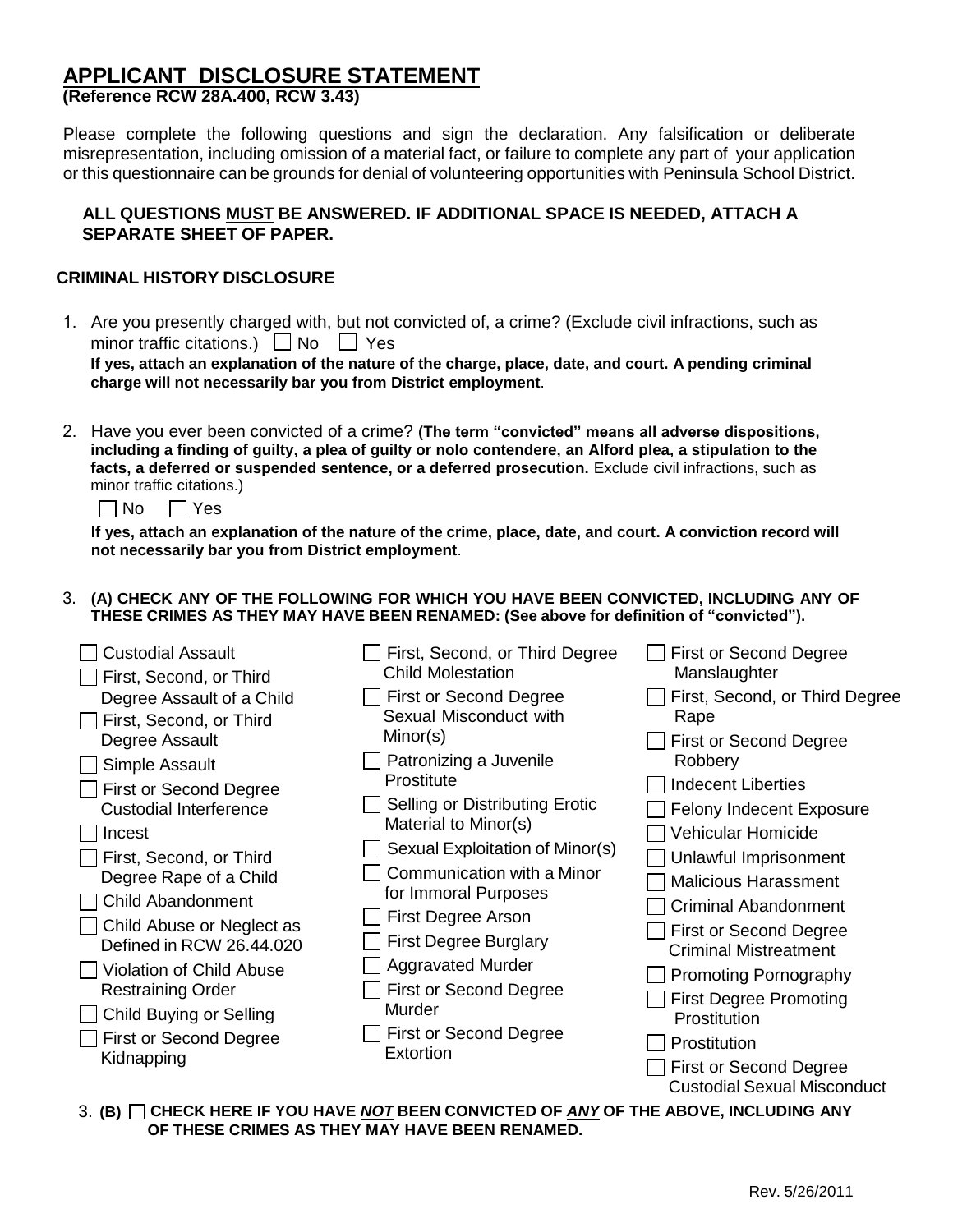## **APPLICANT DISCLOSURE STATEMENT**

|           |                                    |                                | mental, or physical ability to care for themselves.)                 | 4. Have you ever been (a) found by a court in a protection proceeding under Chapter 74.34 to have abused<br>or financially exploited a vulnerable adult or (b) convicted of any of the following crimes where the<br>victim was a vulnerable adult: (Vulnerable adult means adults of any age who lack the functional,                                                                                                                                                                                                                                                                                                                                                                                                                          |
|-----------|------------------------------------|--------------------------------|----------------------------------------------------------------------|-------------------------------------------------------------------------------------------------------------------------------------------------------------------------------------------------------------------------------------------------------------------------------------------------------------------------------------------------------------------------------------------------------------------------------------------------------------------------------------------------------------------------------------------------------------------------------------------------------------------------------------------------------------------------------------------------------------------------------------------------|
| $\bullet$ |                                    |                                | First, second, or third degree extortion                             | Forgery                                                                                                                                                                                                                                                                                                                                                                                                                                                                                                                                                                                                                                                                                                                                         |
| $\bullet$ | First second or third degree theft |                                |                                                                      | Any of the foregoing crimes as they may have                                                                                                                                                                                                                                                                                                                                                                                                                                                                                                                                                                                                                                                                                                    |
|           |                                    | First or second degree robbery |                                                                      | been renamed                                                                                                                                                                                                                                                                                                                                                                                                                                                                                                                                                                                                                                                                                                                                    |
|           | ANSWER: $\Box$ NO                  |                                | $\Box$ YES                                                           | IF YES, EXPLAIN BELOW.                                                                                                                                                                                                                                                                                                                                                                                                                                                                                                                                                                                                                                                                                                                          |
|           |                                    |                                |                                                                      | 5. Have you ever been convicted of any crime involving the manufacture, delivery, or possession with<br>intent to manufacture or deliver a controlled substance?                                                                                                                                                                                                                                                                                                                                                                                                                                                                                                                                                                                |
|           | ANSWER: $\Box$ NO                  |                                | <b>YES</b>                                                           | IF YES, EXPLAIN BELOW.                                                                                                                                                                                                                                                                                                                                                                                                                                                                                                                                                                                                                                                                                                                          |
| 6.        |                                    |                                |                                                                      | Have you ever been found in any dependency action under RCW 13.34.040 to have sexually assaulted                                                                                                                                                                                                                                                                                                                                                                                                                                                                                                                                                                                                                                                |
|           | ANSWER:                            | NO.                            | <b>YES</b>                                                           | or exploited any minor or to have physically abuse any minor?<br>IF YES, EXPLAIN BELOW.                                                                                                                                                                                                                                                                                                                                                                                                                                                                                                                                                                                                                                                         |
|           |                                    |                                |                                                                      | Have you ever been found by a court in a domestic relations proceeding under Title 26 RCW to have sexually abused<br>or exploited any minor, or to have physically abused any minor?                                                                                                                                                                                                                                                                                                                                                                                                                                                                                                                                                            |
|           | ANSWER: $\Box$ NO                  |                                | <b>YES</b>                                                           | IF YES, EXPLAIN BELOW.                                                                                                                                                                                                                                                                                                                                                                                                                                                                                                                                                                                                                                                                                                                          |
|           |                                    |                                |                                                                      |                                                                                                                                                                                                                                                                                                                                                                                                                                                                                                                                                                                                                                                                                                                                                 |
|           | ANSWER: $\Box$ NO                  |                                | practical nursing, registered nursing, and psychology.<br><b>YES</b> | 8. Have you ever been found in any disciplinary board final decision to have sexually or physically abused any minor<br>or developmentally disabled person, or to have abused or financially exploited any vulnerable adult? "Disciplinary<br>board final decision" means (a) any final decision by the director of the Department of Licensing for real estate<br>brokers and salespersons and (b) any final decision by a disciplinary authority under Chapter 18.130 RCW or the<br>secretary of the Department of Health for the following businesses or professions: chiropractic, dentistry, dental<br>hygiene, naturopathy, massage, midwifery, osteopathic medicine and surgery, physical therapy, physicians,<br>IF YES, EXPLAIN BELOW. |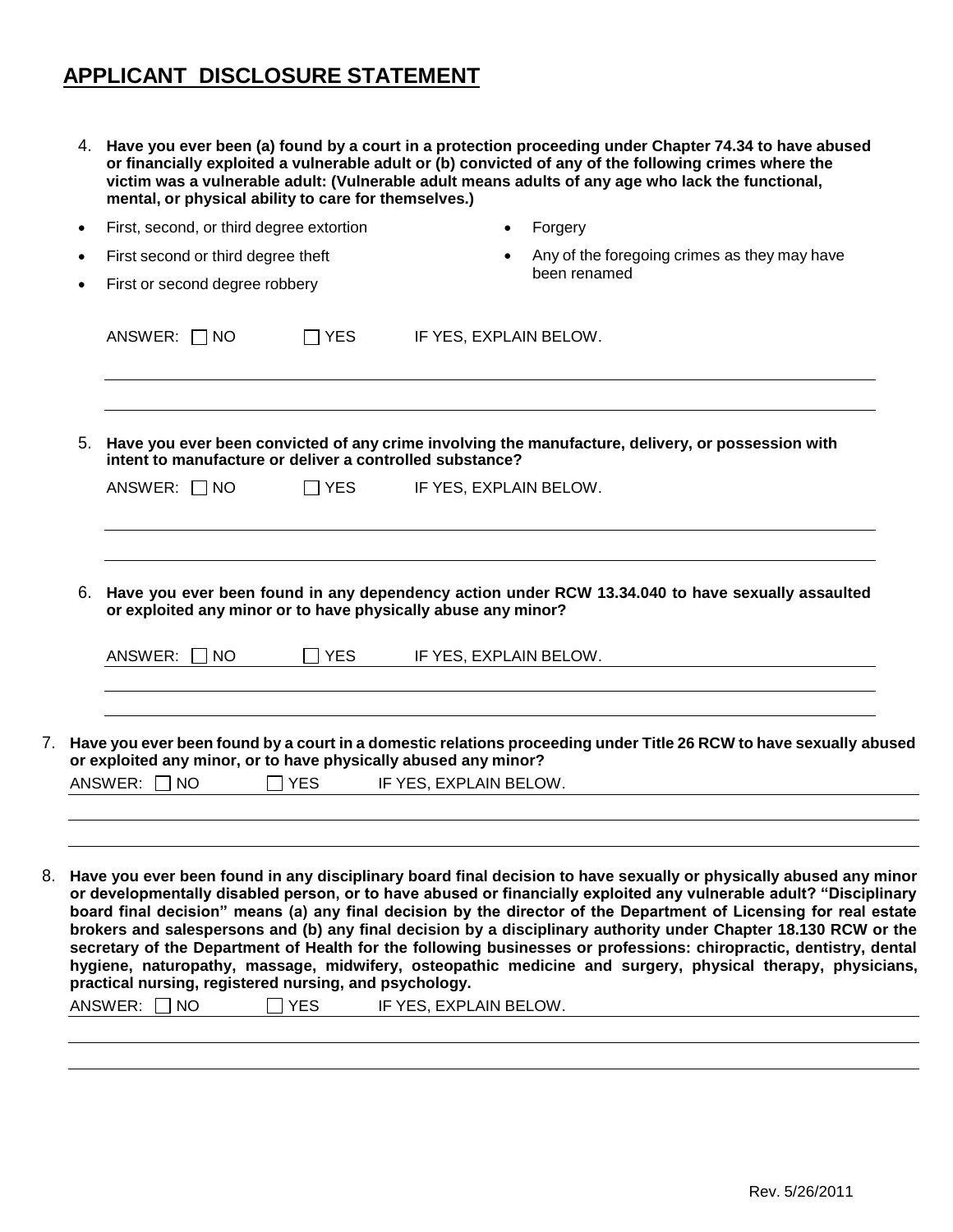#### **Volunteer Reference Checks**

#### **Instructions:**

In addition to the Applicant/Volunteer Disclosure Form, we ask that prospective volunteers also provide personal character references. Ideally, those listed should be persons with whom you have had frequent contacts during the past few years. The contacts may be a friend, associates at work, social contacts away from work or contacts through church, service clubs or other non-work related associations.

#### **Personal References (3)**

| Name__________________________ |                                 |                                 |
|--------------------------------|---------------------------------|---------------------------------|
| Address                        | Address ______________________  | Address _______________         |
|                                |                                 |                                 |
|                                |                                 | State _________________________ |
| Zip Code_____________________  | Zip Code ______________________ | Zip Code                        |
|                                | Phone__________________________ | Phone _________________         |

#### **Notice as to use:**

Peninsula School District, by the General counsel's Office, may elect to make reference checks on a spot check basis. In the event any of the persons listed above are contacted, they will be advised that they are being contacted as part of a background investigation being done to qualify you as a volunteer cleared to have student contact in the Peninsula Schools. As a result of an interview of listed character references, the General Counsel's Office may elect to do additional interviews of sources developed from the character reference interview process. Information developed as a result of any such interviewing will be reported in a written 'report of interview' whichyou are entitled to inspect at the School District Office. In the event interviewing raises a question concerning your character, you will be notified and offered an opportunity for a personal interview with the General Counsel if you wish.

#### **APPROVAL**

By my signature, I express my understanding that interviewing may occur and I authorize those persons I have listed as **personal references** to discuss their associations with me and I release such persons from any and all liability on account of such comments about their associations with me or perceptions of me which they choose to relate to a representative of Peninsula School District. In doing so, I understand that Peninsula School District covenants to respect my personal privacy by maintaining records of interviewing as confidential and I understand that, without my expressed written permission, Peninsula School District will not make third party disclosure of any such results of interviewing to any other third party or agency.

Dated:

Volunteer Signature

Print Volunteer Name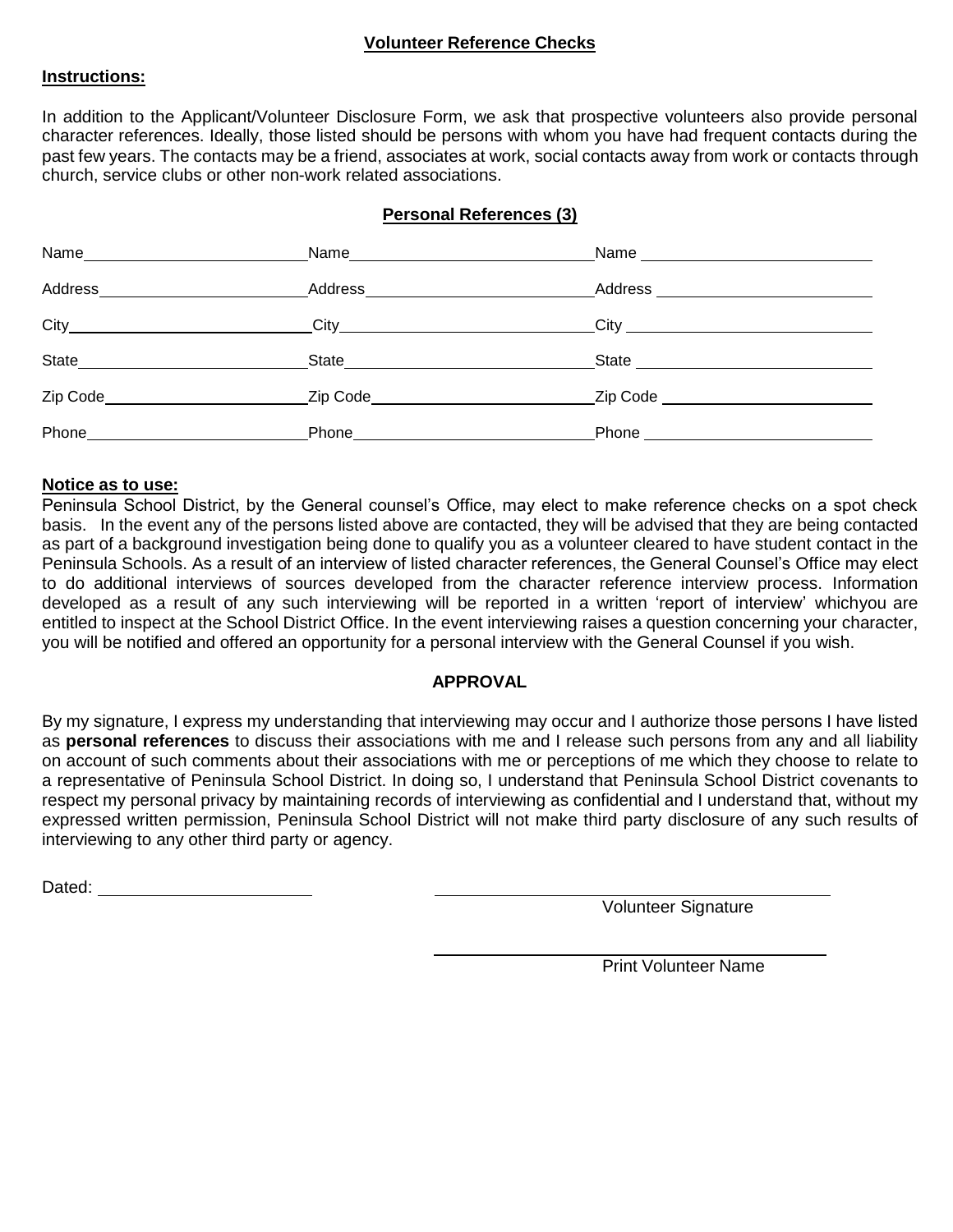Volunteer Name & Phone: School: School: School: School: School: School: School: School: School: School: School: School: School: School: School: School: School: School: School: School: School: School: School: School: School

(Print Name)

## **Peninsula School District Volunteer Agreement**

## *Qualifications:*

### **• Be able to maintain confidentiality.**

- Have desire to help, a willingness to learn and relate well with children.
- Be reliable and on time (contact teacher or office staff if unable to follow through with a scheduled volunteering time or project).
- Be willing to work cooperatively with teacher.
- Be patient, flexible, creative, enthusiastic and understanding.

## *Responsibilities may include, but are not limited to:*

- Helping in the classroom as directed by the teacher.
- Assisting with clerical jobs (e.g., filing, phones, receptionist duties, photocopying, etc.) as directed.
- Math and/or Language Arts skills (e.g., reading, writing assistance) as directed by the teacher.

## *Safety/Security Guidelines and Other:*

- Volunteers, while working with students, are to remain in open areas at the school facility (such as the classroom, hallway, library, work room, main office, gym, and playground) and while on field trips.
- Volunteers are required to wear an ID badge while on school property, and must sign in and out at the main office.
- The restroom facility for volunteers is located in the main office. Volunteers **may not** enter student restrooms.
- Inappropriate touching of students is prohibited. (Examples of appropriate contact with students are shaking hands and side hugs.)
- Report any safety/security related issues to Principal.
- Understand that the teacher's priority is to plan for and work with students. If you wish to discuss your own child's progress, schedule a time with the teacher for that discussion.

## *VOLUNTEER RELEASE AND WAIVER*

In return for allowing the Volunteer named below to participate in Peninsula School District sponsored volunteer activities or projects, the undersigned agrees to release, hold harmless and indemnify Peninsula School District, from all actions, causes of action, damages, claims or demands of negligence, except those of gross negligence and/or intentional or reckless wrongdoing, which the undersigned or any successor may have against the Peninsula School District, for all personal injuries, property damage, or other types of loss or damage of any kind, whether or not presently known or contemplated, which may be incurred by the Volunteer during such activity or project.

The undersigned further agrees not to file any action or claim against Peninsula School District arising from his/her participation in such activity or project. The undersigned hereby acknowledges that for purposes of his/her participation in such activity or project, he/she is not an employee of the Peninsula School District. "The Peninsula School District," for purposes of this release, includes current or former officers, employees, board members, consultants, agents, attorneys, or other representatives, and their respective heirs or assigns.

#### **I have read and understand the Volunteer Agreement. I accept the volunteer responsibilities as described above.**

*Signature Date*